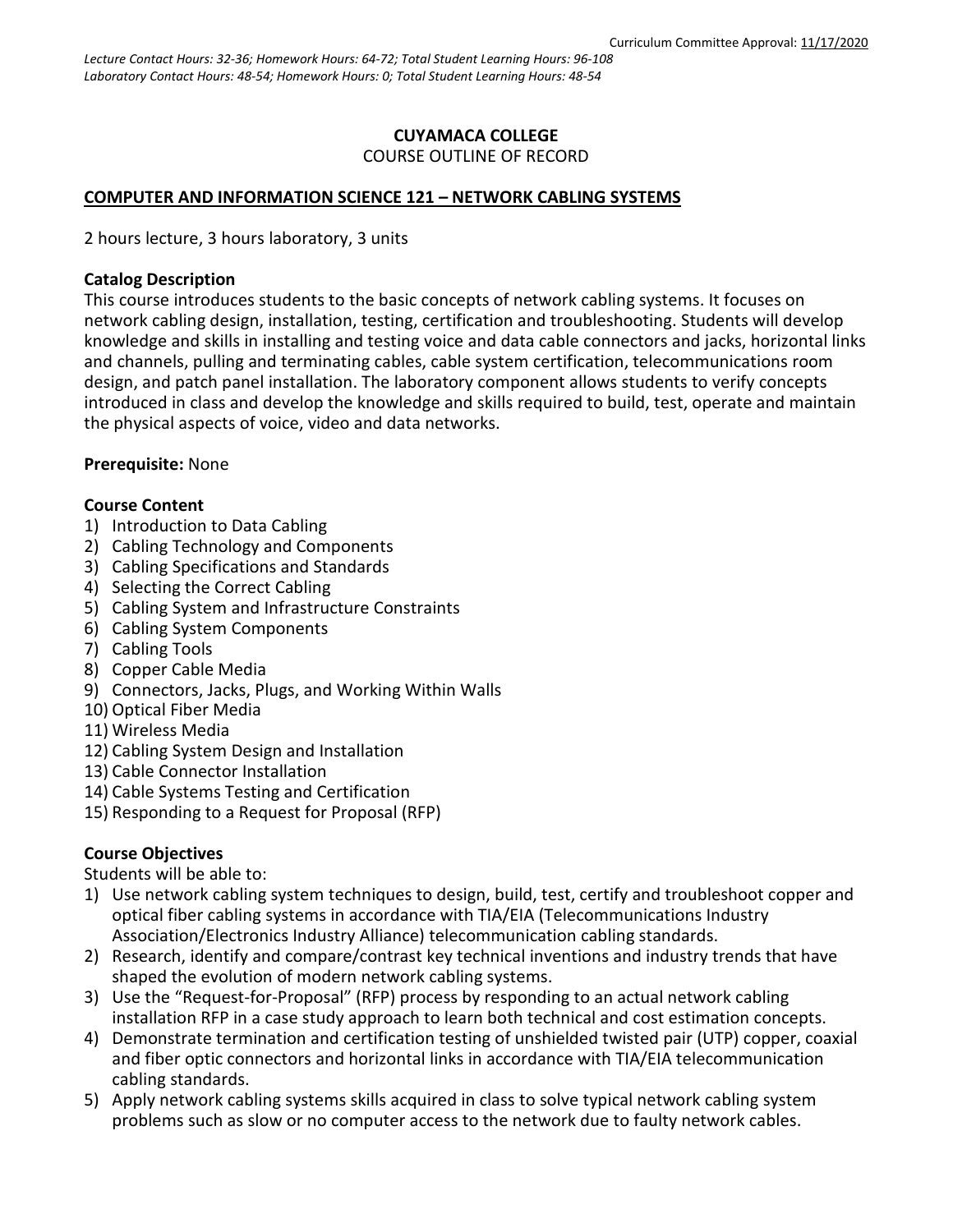#### CIS 121 Page 2 of 3 **Method of Evaluation**

A grading system will be established by the instructor and implemented uniformly. Grades will be based on demonstrated proficiency in subject matter determined by multiple measurements for evaluation, one of which must be essay exams, skills demonstration or, where appropriate, the symbol system.

- 1) Quizzes, exams and practicum that measure students' ability to use network cabling system terminology and explain cabling concepts, designs, construction and troubleshooting concepts.
- 2) Practical hands-on cabling projects that measure students' knowledge and skills to design, build, test and certify network cabling systems and demonstrate a high level of proficiency in these topics; for example, designing, building, testing and certifying complete copper and optical fiber network cabling systems.
- 3) Labs that assess students' knowledge and skills to build and test electrical, electronic and cabling projects; for example, building and testing copper and optical fiber equipment and patch cords, terminating voice circuits on 66 and 110 punch-down blocks, and building a telephone key system.
- 4) Using a "real-world" case study, assess students' technical and business knowledge such as responding to a network cabling system installation RFP (Request-for-Proposal) with a technical and price proposal.
- 5) Exercises and labs that assess students' ability and skills to identify typical network cabling system problems and address those problems with practical solutions such as troubleshooting voice and data network cabling systems.
- 6) Instructor critique that requires students to verbalize and apply feedback to improve their work based on criteria specified by the instructor.

# **Special Materials Required of Student**

Lab notebook and lab consumables (\$27 lab fee)

# **Minimum Instructional Facilities**

- 1) Computer and telecommunications lab with networked computers, Internet access, wiring rack, cabling
- 2) Hand tools and test instruments

# **Method of Instruction**

- 1) Lecture and demonstration
- 2) Hands-on labs and practice
- 3) Online multimedia modules
- 4) Guest speakers
- 5) Assigned projects

# **Out-of-Class Assignments**

- 1) Read textbook and assignment instructions
- 2) Complete assignments and online quizzes
- 3) Review online resources, including videos

## **Texts and References**

- 1) Required (representative example): Oliviero, Andrew. *Cabling: The Complete Guide to Copper and Fiber-Optic Networking*. 6th edition. Sybex, 2018.
- 2) Supplemental: None

# **Exit Skills**

Students having successfully completed this course exit with the following skills, competencies and/or knowledge:

- 1) Adhere to strict safety precautions related to personal and building safety.
- 2) Understand basic cable handling principles including proper bend radius, proper way to secure and dress cable, and various ways to pull cables.
- 3) Terminate UTP, coaxial and fiber optic media according to EIA/TIA standards.